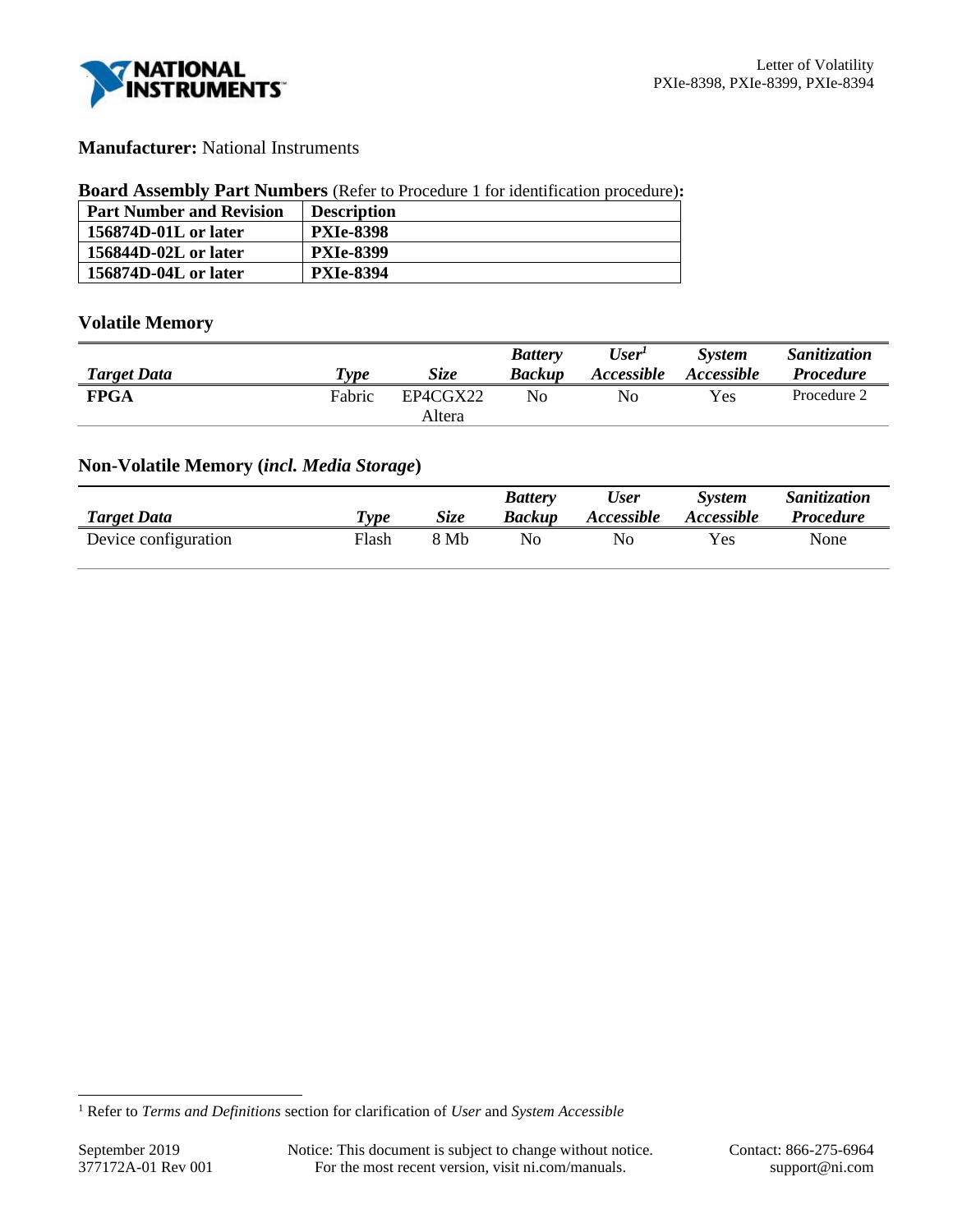

## **Procedures**

#### **Procedure 1 – Board Assembly Part Number identification:**

To determine the Board Assembly Part Number and Revision, refer to the label applied to the surface of your product. The Assembly Part Number should be formatted as "######a-##L", where 'a' is the letter revision of the assembly (e.g.  $A, B, C...$ ).

#### **Procedure 2 – Module and SMBus Control FPGA:**

To clear the Module volatile memory, remove auxiliary power from the module using one of the following two methods:

- 1. Remove the power cord from the chassis
- 2. Remove the module from the chassis for a few seconds